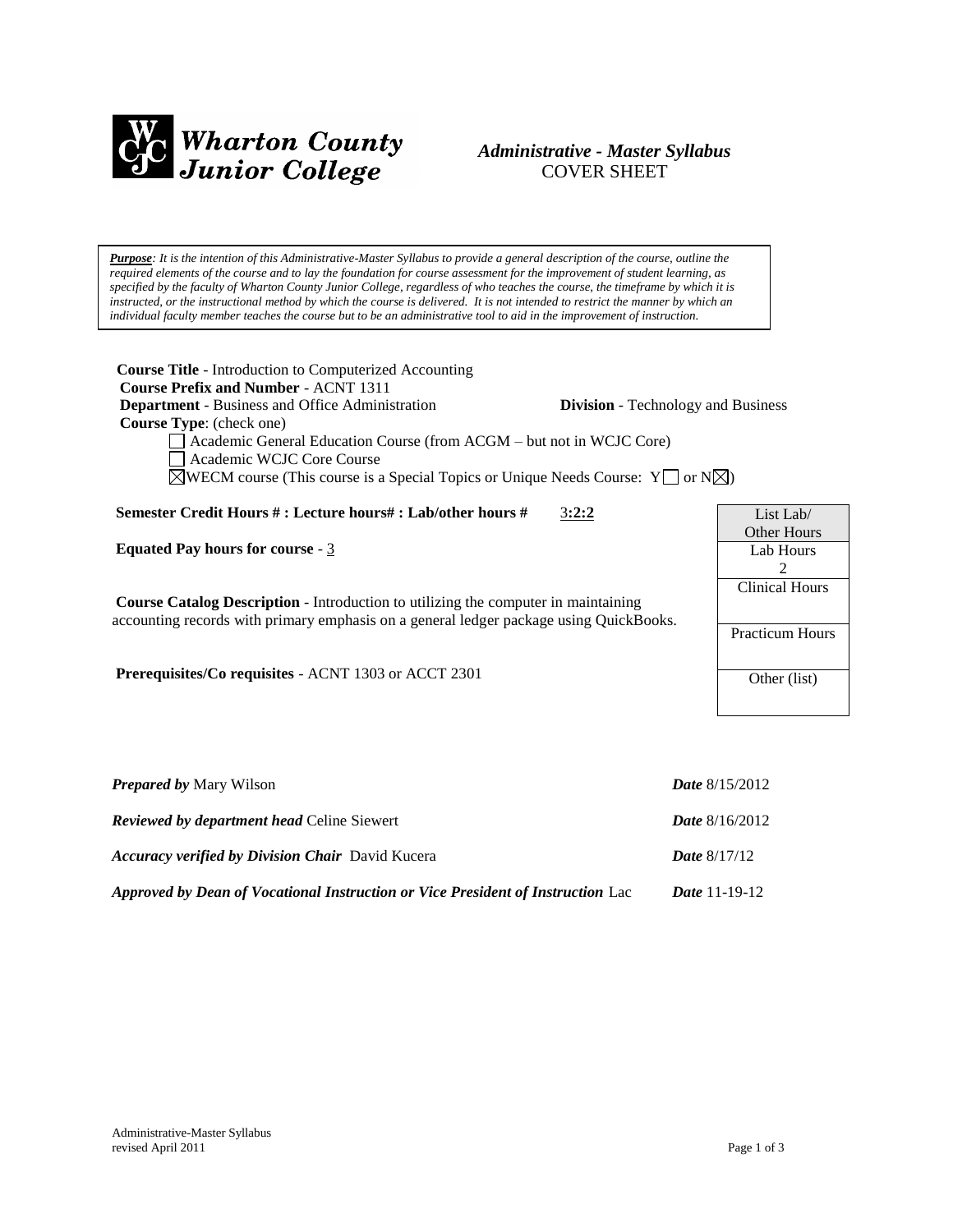

**I. Topical Outline** – Each offering of this course must include the following topics (be sure to include information regarding lab, practicum, clinical or other non-lecture instruction):

*Upon completion of prescribed work for this course, the student should be able to:*

- 1. Explain the functions and roles of integrated accounting software packages in business.
- 2. Describe the differences between manual and computerized accounting methods.
- 3. Use QuickBooks to set up and use an integrated accounting package on a microcomputer with general ledger, accounts receivable, accounts payable, inventory, payroll, and job cost modules.
- 4. Build and maintain a chart of accounts using QuickBooks.
- 5. Generate general ledger financial reports using QuickBooks .
- 6. Key-enter sales, cash receipts, cash payments, and purchases on accounts using QuickBooks.
- 7. Key-enter payroll records for individuals and companies using QuickBooks.

#### **II. Course Learning Outcomes**

| <b>Course Learning Outcome</b>                                              | <b>Method of Assessment</b>                                                                                         |
|-----------------------------------------------------------------------------|---------------------------------------------------------------------------------------------------------------------|
| The student will utilize QuickBooks to perform<br>various accounting tasks. | At least 90% of students will correctly answer at<br>least 70% of the questions on a comprehensive<br>written exam. |

# **III. Required Text(s), Optional Text(s) and/or Materials to be Supplied by Student.**

Required Text: The most recent edition of *QuickBooks Pro: A Complete Course*, Janet Horne, Pearson.

Students will need a USB drive, a #2 pencil and Scantron forms for testing.

#### **IV. Suggested Course Maximum** – 20 since it is in a computer classroom

#### **V. List any specific spatial or physical requirements beyond a typical classroom required to teach the course**.

Computer workstations and personal computers, QuickBooks software, USB disk drives, and a laser printer.